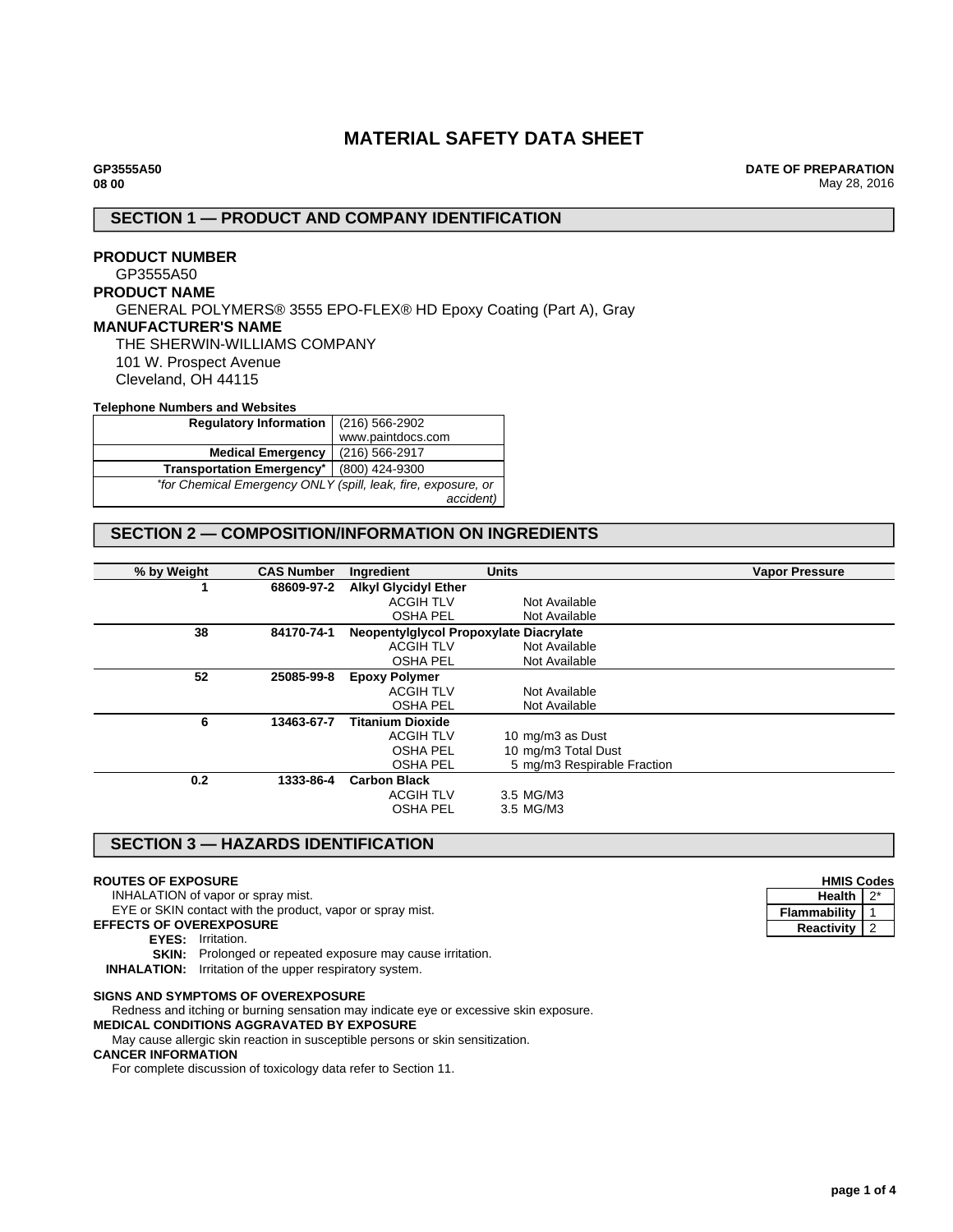## **SECTION 4 — FIRST AID MEASURES**

| <b>EYES:</b> Flush eyes with large amounts of water for 15 minutes. Get medical attention.<br><b>SKIN:</b> Wash affected area thoroughly with soap and water.<br>If irritation persists or occurs later, get medical attention.          |
|------------------------------------------------------------------------------------------------------------------------------------------------------------------------------------------------------------------------------------------|
| Remove contaminated clothing and launder before re-use.<br><b>INHALATION:</b> If affected, remove from exposure. Restore breathing. Keep warm and quiet.<br><b>INGESTION:</b> Do not induce vomiting. Get medical attention immediately. |

# **SECTION 5 — FIRE FIGHTING MEASURES**

**LEL** Not Applicable

200 °F PMCC

**UEL** Not Applicable **FLAMMABILITY CLASSIFICATION** Not Applicable

### **EXTINGUISHING MEDIA**

#### Carbon Dioxide, Dry Chemical, Foam **UNUSUAL FIRE AND EXPLOSION HAZARDS**

Closed containers may explode (due to the build-up of pressure) when exposed to extreme heat.

During emergency conditions overexposure to decomposition products may cause a health hazard. Symptoms may not be immediately apparent. Obtain medical attention.

#### **SPECIAL FIRE FIGHTING PROCEDURES**

Full protective equipment including self-contained breathing apparatus should be used.

Water spray may be ineffective. If water is used, fog nozzles are preferable. Water may be used to cool closed containers to prevent pressure build-up and possible autoignition or explosion when exposed to extreme heat.

## **SECTION 6 — ACCIDENTAL RELEASE MEASURES**

#### **STEPS TO BE TAKEN IN CASE MATERIAL IS RELEASED OR SPILLED**

Remove all sources of ignition. Ventilate the area. Remove with inert absorbent.

## **SECTION 7 — HANDLING AND STORAGE**

#### **STORAGE CATEGORY**

DOL Storage Class IIIB

#### **PRECAUTIONS TO BE TAKEN IN HANDLING AND STORAGE**

Keep container closed when not in use. Transfer only to approved containers with complete and appropriate labeling. Do not take internally. Keep out of the reach of children.

## **SECTION 8 — EXPOSURE CONTROLS/PERSONAL PROTECTION**

### **PRECAUTIONS TO BE TAKEN IN USE**

Use only with adequate ventilation.

Avoid contact with skin and eyes. Avoid breathing vapor and spray mist. Wash hands after using.

This coating may contain materials classified as nuisance particulates (listed "as Dust" in Section 2) which may be present at hazardous levels only during sanding or abrading of the dried film. If no specific dusts are listed in Section 2, the applicable limits for nuisance dusts

are ACGIH TLV 10 mg/m3 (total dust), 3 mg/m3 (respirable fraction), OSHA PEL 15 mg/m3 (total dust), 5 mg/m3 (respirable fraction). **VENTILATION**

Local exhaust preferable. General exhaust acceptable if the exposure to materials in Section 2 is maintained below applicable exposure limits. Refer to OSHA Standards 1910.94, 1910.107, 1910.108.

### **RESPIRATORY PROTECTION**

If personal exposure cannot be controlled below applicable limits by ventilation, wear a properly fitted organic vapor/particulate respirator approved by NIOSH/MSHA for protection against materials in Section 2.

When sanding or abrading the dried film, wear a dust/mist respirator approved by NIOSH/MSHA for dust which may be generated from this product, underlying paint, or the abrasive.

#### **PROTECTIVE GLOVES**

Wear gloves which are recommended by glove supplier for protection against materials in Section 2.

#### **EYE PROTECTION**

Wear safety spectacles with unperforated sideshields.

### **OTHER PROTECTIVE EQUIPMENT**

Use of barrier cream on exposed skin is recommended.

### **OTHER PRECAUTIONS**

This product must be mixed with other components before use. Before opening the packages, READ AND FOLLOW WARNING LABELS ON ALL COMPONENTS.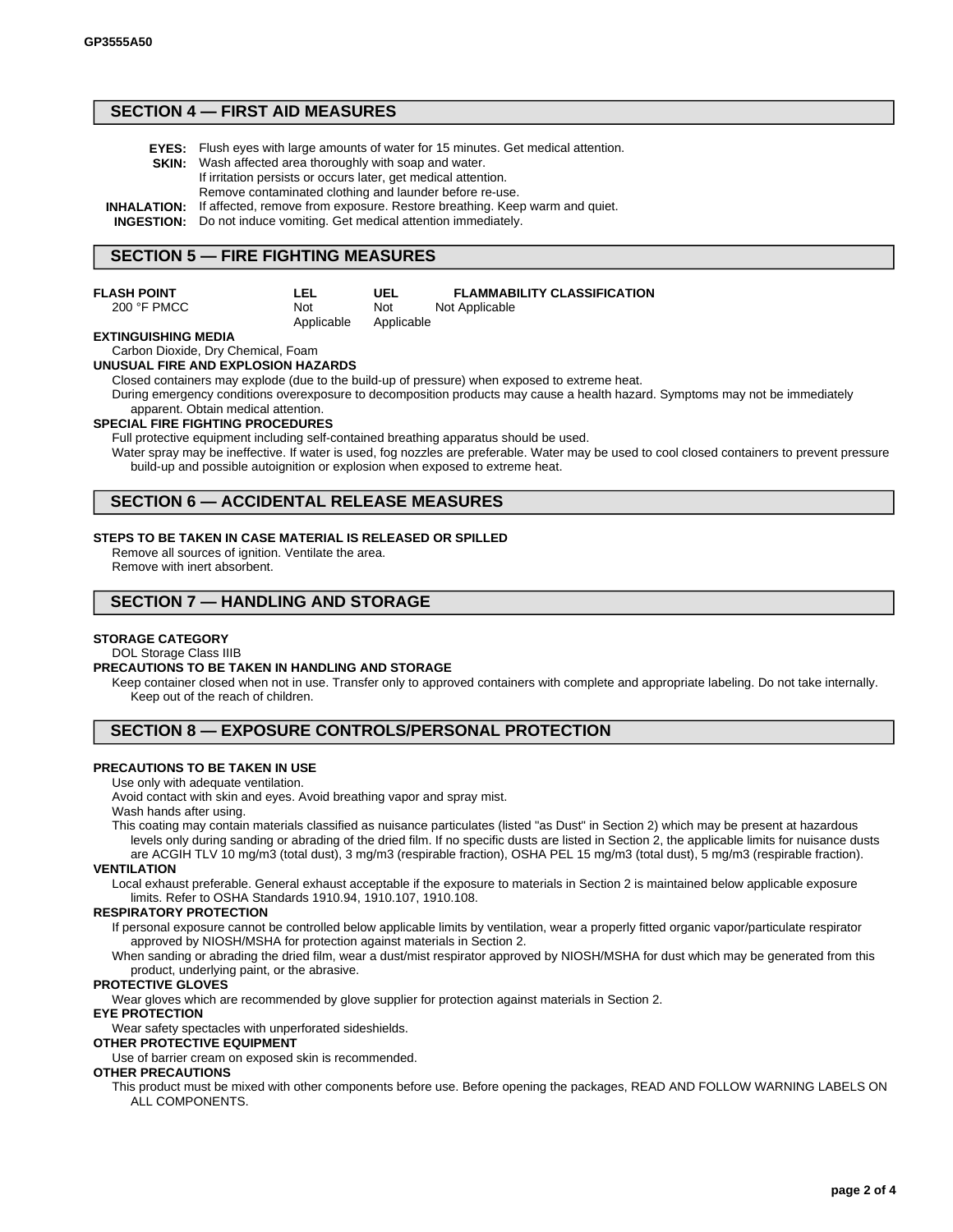# **SECTION 9 — PHYSICAL AND CHEMICAL PROPERTIES**

**PRODUCT WEIGHT** 9.49 lb/gal 1136 g/l **SPECIFIC GRAVITY** 1.14 **BOILING POINT** Not Applicable<br>Not Available **MELTING POINT VOLATILE VOLUME** 1% **EVAPORATION RATE** Not Available **VAPOR DENSITY** Not Available **SOLUBILITY IN WATER** Not Available **VOLATILE ORGANIC COMPOUNDS (VOC Theoretical - As Packaged)** 0.08 lb/gal 9 g/l Less Water and Federally Exempt Solvents 0.08 lb/gal 9 g/l Emitted VOC

## **SECTION 10 — STABILITY AND REACTIVITY**

**STABILITY — Stable CONDITIONS TO AVOID** None known. **INCOMPATIBILITY** None known. **HAZARDOUS DECOMPOSITION PRODUCTS** By fire: Carbon Dioxide, Carbon Monoxide **HAZARDOUS POLYMERIZATION** Will not occur

## **SECTION 11 — TOXICOLOGICAL INFORMATION**

#### **CHRONIC HEALTH HAZARDS**

IARC's Monograph No. 93 reports there is sufficient evidence of carcinogenicity in experimental rats exposed to titanium dioxide but inadequate evidence for carcinogenicity in humans and has assigned a Group 2B rating. In addition, the IARC summary concludes, "No significant exposure to titanium dioxide is thought to occur during the use of products in which titanium is bound to other materials, such as paint."

Carbon Black is classified by IARC as possibly carcinogenic to humans (group 2B) based on experimental animal data, however, there is insufficient evidence in humans for its carcinogenicity.

**TOXICOLOGY DATA**

| <b>CAS No.</b> | <b>Ingredient Name</b>      |                                        |     |               |  |
|----------------|-----------------------------|----------------------------------------|-----|---------------|--|
| 68609-97-2     | <b>Alkyl Glycidyl Ether</b> |                                        |     |               |  |
|                |                             | LC50 RAT                               | 4HR | Not Available |  |
|                |                             | LD50 RAT                               |     | Not Available |  |
| 84170-74-1     |                             | Neopentylglycol Propoxylate Diacrylate |     |               |  |
|                |                             | LC50 RAT                               | 4HR | Not Available |  |
|                |                             | LD50 RAT                               |     | Not Available |  |
| 25085-99-8     | <b>Epoxy Polymer</b>        |                                        |     |               |  |
|                |                             | LC50 RAT                               | 4HR | Not Available |  |
|                |                             | LD50 RAT                               |     | Not Available |  |
| 13463-67-7     | <b>Titanium Dioxide</b>     |                                        |     |               |  |
|                |                             | LC50 RAT                               | 4HR | Not Available |  |
|                |                             | LD50 RAT                               |     | Not Available |  |
| 1333-86-4      | <b>Carbon Black</b>         |                                        |     |               |  |
|                |                             | LC50 RAT                               | 4HR | Not Available |  |
|                |                             | LD50 RAT                               |     | Not Available |  |
|                |                             |                                        |     |               |  |

## **SECTION 12 — ECOLOGICAL INFORMATION**

### **ECOTOXICOLOGICAL INFORMATION**

No data available.

### **SECTION 13 — DISPOSAL CONSIDERATIONS**

### **WASTE DISPOSAL METHOD**

Waste from this product is not hazardous as defined under the Resource Conservation and Recovery Act (RCRA) 40 CFR 261. Incinerate in approved facility. Do not incinerate closed container. Dispose of in accordance with Federal, State/Provincial, and Local regulations regarding pollution.